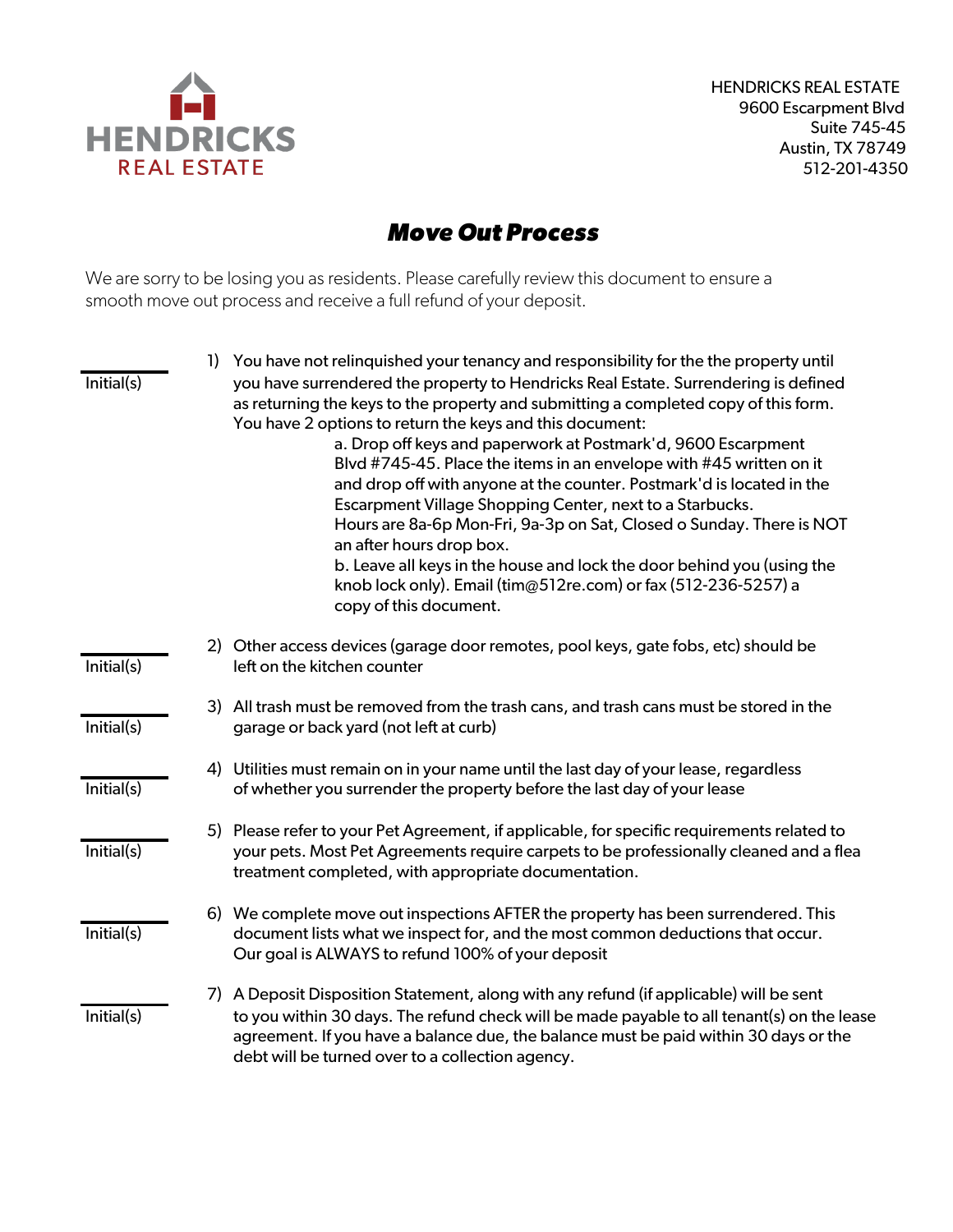## *Move Out Inspection Items*

| Initial(s) | Kitchen: Pantry shelves, cabinets and drawers cleaned. Any shelf liners removed.<br>1)<br>All items removed from fridge/freezer/dishwasher. All applinaces cleaned, inside & out.                                                                                                                                                                                                                                                    |
|------------|--------------------------------------------------------------------------------------------------------------------------------------------------------------------------------------------------------------------------------------------------------------------------------------------------------------------------------------------------------------------------------------------------------------------------------------|
| Initial(s) | 2) Bathrooms: All surfaces thoroughly cleaned, including shower doors and walls,<br>toilet base, sink basins, mirrors, etc.                                                                                                                                                                                                                                                                                                          |
| Initial(s) | 3) Floors: Sweep & mop wood floors, professionally clean carpets, mop linoleum/<br>tile floors                                                                                                                                                                                                                                                                                                                                       |
| Initial(s) | General Interior: Baseboards, shelves & built-ins wiped down. No cobwebs on walls<br>4)<br>or ceilings. Interior of all windows cleaned. Blinds, vents & ceiling fans dusted.                                                                                                                                                                                                                                                        |
| Initial(s) | 5) AC Filters replaced. All smoke detector batteries in place & not chipring.<br>All light bulbs in place and functioning.                                                                                                                                                                                                                                                                                                           |
| Initial(s) | 6) General Exterior: all trash/debris removed from yard, garage & storage sheds.<br>Lawn mowed and trimmed. Garage & porches swept out.                                                                                                                                                                                                                                                                                              |
| Initial(s) | 7) Paint: DO NOT TOUCH UP PAINT OR FILL/SPACKLE HOLES. Bad touch up & patch<br>jobs often require repainting of entire rooms or houses. Normal wear & tear (small<br>nail holes, 1-2 small sucff marks per room) will not be charged to your deposit.                                                                                                                                                                                |
| Initial(s) | 8) This is a list of the most common deposit deductions. Double check these items<br>to ensure that you recevie a full refund!<br>Bad paint touch ups or holes spackled<br>Pet Agreement requirements not satisified (carpet/flea)<br>Missing or burnt out light bulbs<br>Dirty air conditioning filters<br>Trash left in cans or trash cans left at street<br>Interior cleaning - fridge, blinds, fans, showers<br>Dirty appliances |
| Initial(s) | 9) Know that move out will be busy and don't want to clean? Contact us at least<br>I week before move outand we can arrange to have the unit professionally cleaned<br>Costs typically range from \$150-\$350, depending on the size of the home and<br>amount of work required. We just pass along the actual cost - no mark-ups.                                                                                                   |
| Initial(s) | 10) If we have to have work done at the property (other than a pre-notified cleaning as<br>specificed in Sec 9) that is charged to you, there will be a \$100 administrative fee<br>charged to your deposit for coordinating the work.                                                                                                                                                                                               |